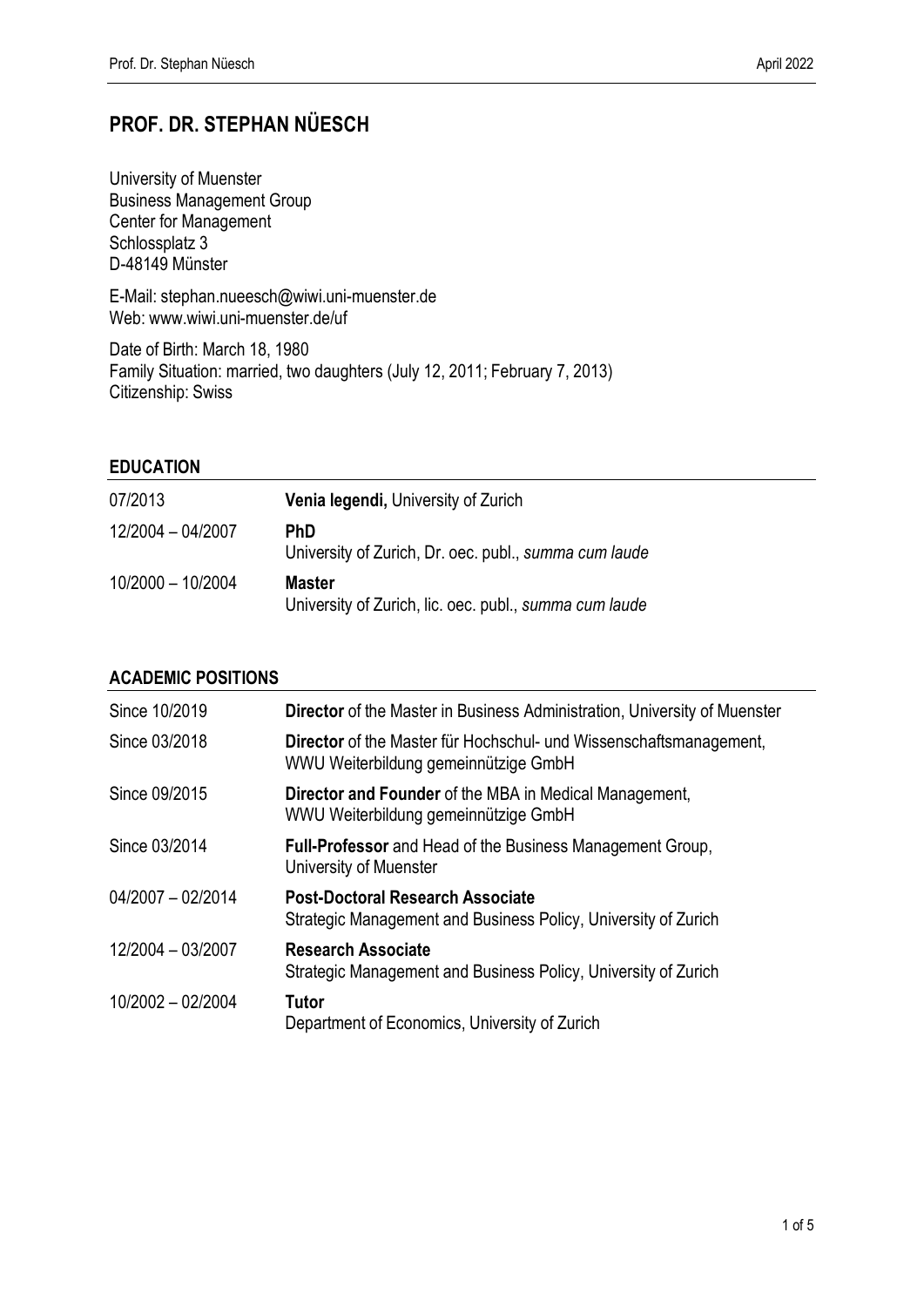## **PUBLICATIONS**

#### **Peer-Reviewed Articles**

- 1) System Design Choice in the Sharing Economy: How Different Institutional Logics Drive Consumer Perception and Consumers' Intention to Use Sharing Systems (with V. Clemens, C.A. Sabel, J. N. Foege), *Schmalenbach Journal of Business Research*, forthcoming.
- 2) Organizational Attractiveness after Identity Threats of Crises: How Potential Employees Anticipate Social Identity (with G. Onken-Menke, G.D. Lauritzen and N. Foege), *European Journal of Work and Organizational Psychology*, forthcoming.
- 3) Toward a Shared Leadership Environment: Insights into Retail Salespeople's Work Environment (with A.M. van der Berg, J.N. Foege), *Journal of Personal Selling & Sales Management*, forthcoming.
- 4) When and Why Technology Leadership Enters the C-Suite: An Antecedents Perspective on CIO Presence (with D. Bendig, R. Wagner, C. Jung), *Journal of Strategic Information Systems*, Vol 31 (2022), 101705.
- 5) Simply Clever The Impact of Cognitive Simplicity on Organizational Digital Strategy Orientation (with D. Lohmar and C. Jung*). Proceedings of the International Conference on Information Systems*, ICIS 2021.
- 6) Forced Distribution Rating Systems and Team Collaboration (with L. Loberg and N. Foege), *Journal of Economic Behavior and Organization*, Vol. 188 (2021), 18-35.
- 7) Flexible Work Practices and Organizational Attractiveness in Germany: The Mediating Role of Anticipated Organizational Support (with C. Kröll and N. Foege), *International Journal of Human Resource Management*, Vol. 32 (2021), 543-572.
- 8) Determinants of Idea Sharing in Crowdsourcing: Evidence from the Automotive Industry (with T. Schäper, N. Foege and S. Schäfer), *R&D Management*, Vol. 51 (2021), 101-113.
- 9) Privacy Awareness under Scrutiny: Field Experimental Evidence on Health Data Protection in Underserved Communities (with M. Gabel and N. Foege), *Proceedings of the International Conference on Information Systems,* ICIS 2020.
- 10) Measuring Open Innovation through Textual Analysis: An Assessment of Nonlinear Performance Implications (with T. Schäper, N. Foege, C. Jung), *Proceedings of the International Conference on Information Systems*, ICIS 2020.
- 11) The Sharing Economy Landscape: Structuring Research from Airbnb to Zipcar (with V. Clemens and R. Wilden), *Academy of Management Best Paper Proceedings*, Academy of Management Meetings (2020), Vancouver, Canada.
- 12) Cash for contingencies: How the organizational task environment shapes the cash-performance relationship (with C. Jung and J.N. Foege), *Long Range Planning*, 53 (2020), 101885.
- 13) The (In)effectiveness of incentives: A field experiment on the adoption of personal electronic health records (M. Gabel and J.N. Foege), *Proceedings of the International Conference on Information Systems*, ICIS 2019.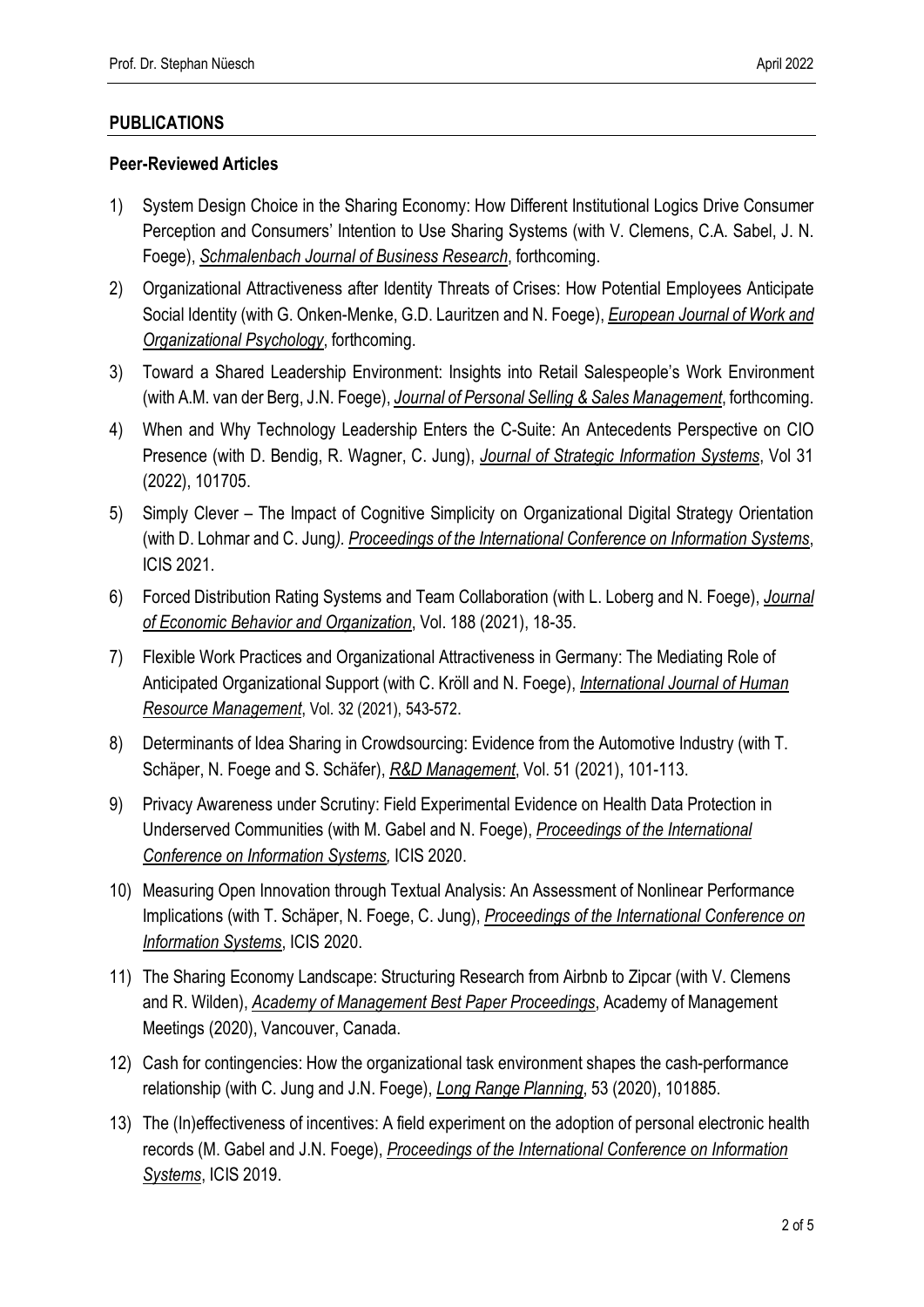- 14) The Effects of Flexible Work Practices on Employee Attitudes: Evidence from a Large-Scale Panel Study in Germany (with C. Kröll), *International Journal of Human Resource Management*, Vol. 30 (2019), 1505-1525.
- 15) Diversification and Organizational Environment: The Effect of Resource Scarcity and Complexity on the Valuation of Multi-Segment Firms (with M. Sturm), *Journal of Business Economics*, Vol. 89 (2019), 251–272.
- 16) Strong Shareholder Rights, Internal Capital Allocation Efficiency, and the Moderating Role of Market Competition and External Financing Needs (with M. Sturm), *Review of Managerial Science*, Vol. 13 (2019), 93-111.
- 17) The More Other Care, the More You Share? Social Contagion as a Stardom Trigger of Social Media Superstars (with C. Jung), *Applied Economics*, Vol. 51 (2019), 881-888.
- 18) Are you Attracted? Do you Remain? Meta-Analytic Evidence on Flexible Work Practices (with G. Onken-Menke and C. Kröll), *Business Research*, Vol. 11 (2018), 239-277.
- 19) Not only a matter of dynamic managerial capabilities (with C. Jung and J.N. Foege), *Academy of Management Best Paper Proceedings*, Strategic Management Division, Academy of Management Meeting (2018), Chicago, IL, USA.
- 20) Adjustments in the Housing Market After an Environmental Shock: Evidence from a Large-Scale Change in Aircraft Noise Exposure (with C. Almer and S. Boes), *Oxford Economic Papers*, Vol. 69 (2017), 918-938.
- 21) Meta-Analytic Evidence of the Effectiveness of Stress Management at Work (with C. Kröll and P. Doebler), *European Journal of Work and Organizational Psychology*, Vol. 26 (2017), 677-693.
- 22) Does Sports Activity Improve Health? Representative Evidence Using Local Density of Sports Facilities as an Instrument (with M. Brechot and E. Franck), *Applied Economics*, Vol. 49 (2017), 4871-4884.
- 23) The Liquidity Advantage of Quote-Driven Markets: Evidence from the Betting Industry (with R. Flepp and E. Franck), *The Quarterly Review of Economics and Finance*, Vol. 64 (2017), 306-317.
- 24) Trust in third parties. (with G. Eisenkopf), *Journal of Economic Behavior & Organization*, Vol. 137 (2017), 410-427.
- 25) Third Parties and Specific Investments (with G. Eisenkopf), *Schmalenbach Business Review*, Vol. 17 (2016), 151-175.
- 26) Dual-Class Shares, External Financing Needs, and Firm Performance, *Journal of Management and Governance*, Vol. 20 (2016), 525-551.
- 27) Death-Related Publicity as Informational Advertising: Evidence from the Music Industry (with L. Brandes and E. Franck), *Marketing Letters*, Vol. 27 (2016), 143-157.
- 28) Does Bettor Sentiment Affect Bookmaker Pricing? (with R. Flepp and E. Franck), *Journal of Sports Economics*, Vol. 17 (2016), 3-11.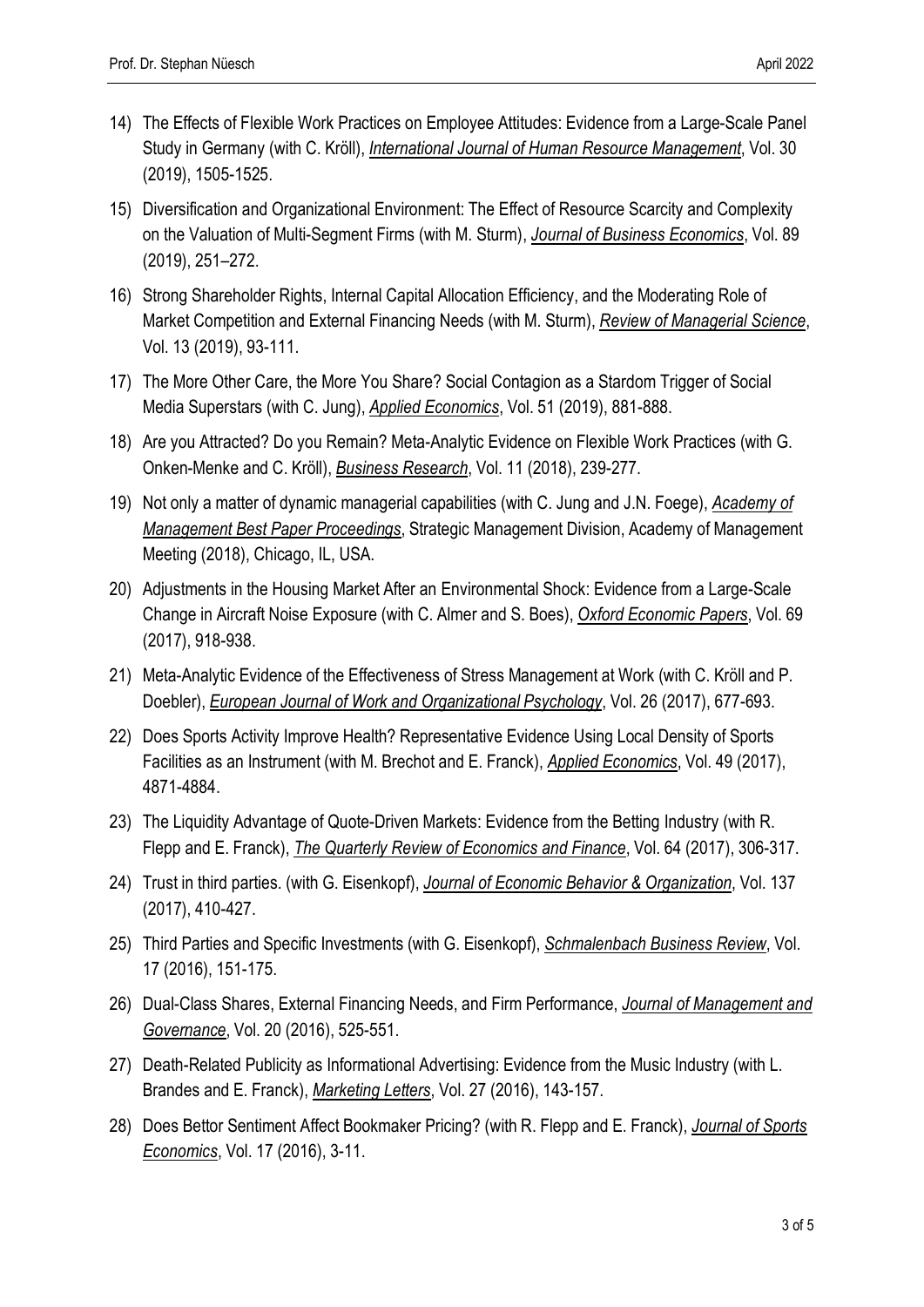- 29) Hedonic Valuation of the Perceived Risks of Nuclear Power Plants (with S. Boes and K. Wüthrich), *Economics Letters*, Vol. 133 (2015), 109-111.
- 30) How Performance Expectations Affect Managerial Replacement Decisions (with J. Pieper and E. Franck), *Schmalenbach Business Review (sbr)*, Vol. 66 (2014), 5-23.
- 31) Aircraft Noise, Health, and Residential Sorting: Evidence from Two Quasi-Experiments (with S. Boes and S. Stillman), *Health Economics*, Vol. 22 (2013), 1037-1051.
- 32) Inter-market Arbitrage in Betting (with E. Franck and E. Verbeek), *Economica,* Vol. 80 (2013), 300- 325.
- 33) Are Multinational Teams More Successful (with H. Haas), *International Journal of Human Resource Management,* Vol. 23 (2012), 3105-3113.
- 34) Empirical Evidence on the "Never Change a Winning Team" Heuristic (with H. Haas), *Journal of Economics and Statistics,* Vol. 232 (2012), 247-257.
- 35) Talent and/or Popularity What does it Take to Be a Superstar? (with E. Franck), *Economic Inquiry*, Vol. 50 (2012), 202-216.
- 36) Sentimental Preferences and the Organizational Regime of Betting Markets (with E. Franck and E. Verbeek), *Southern Economic Journal*, Vol. 78 (2011), 502-518.
- 37) Specific Human Capital as a Source of Superior Team Performance (with E. Franck and J. Pieper), *Schmalenbach Business Review (sbr)*, Vol. 63 (2011), 393-415.
- 38) The Effect of Wage Dispersion on Team Outcome and the Way Team Outcome is Produced (with E. Franck), *Applied Economics*, Vol. 43 (2011), 3037-3049.
- 39) Quasi-Experimental Evidence on the Effect of Aircraft Noise on Apartment Rents (with S. Boes), *Journal of Urban Economics*, Vol. 69 (2011), 196-204.
- 40) Prediction Accuracy of Different Market Structures Bookmakers versus a Betting Exchange (with E. Franck and E. Verbeek), *International Journal of Forecasting*, Vol. 26 (2010), 448-459.
- 41) The Effect of Talent Disparity on Team Productivity in Soccer (with E. Franck), *Journal of Economic Psychology,* Vol. 31 (2010), 218-229.
- 42) A Note on the Endogeneity of the Pay-Performance Relationship in Professional Soccer, *Economics Bulletin*, Vol. 29 (2009), 1852-1857.
- 43) Are Demographic Diversity Effects Spurious? *Economic Analysis and Policy*, Vol. 39 (2009), 379- 388.
- 44) The Role of Patriotism in Explaining the TV Audience of National Team Games Evidence from Four International Tournaments (with E. Franck), *Journal of Media Economics*, Vol. 22 (2009), 6- 19.
- 45) Mechanisms of Superstar Formation in German Soccer Empirical Evidence (with E. Franck), *European Sport Management Quarterly*, Vol. 8 (2008), *145-164.*
- 46) Local Heroes and Superstars An Empirical Analysis of Star Attraction in German Soccer (with L. Brandes and E. Franck), *Journal of Sports Economics,* Vol. 9 (2008), 266-286.